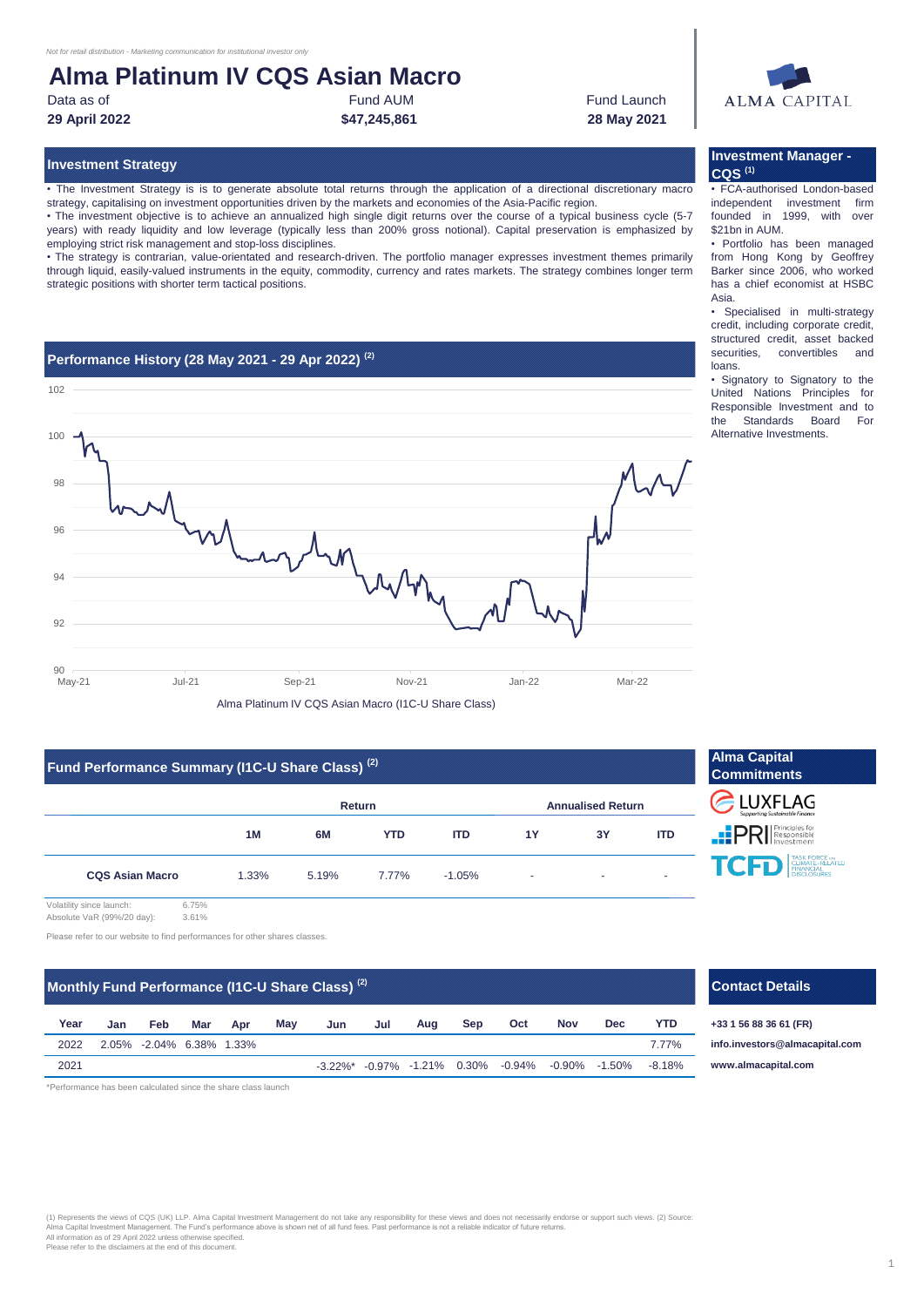# **Alma Platinum IV CQS Asian Macro**

#### Fund AUM **\$47,245,861**

Data as of **Fund AUM Example 20** Fund AUM **Fund Launch Fund Launch 29 April 2022 28 May 2021**



### **Fund Characteristics**





| Asset Class Exposure (% AUM) (3) |                      |                       |  |  |  |  |
|----------------------------------|----------------------|-----------------------|--|--|--|--|
| <b>Asset Class</b>               | <b>Long Exposure</b> | <b>Short Exposure</b> |  |  |  |  |
| Commodity                        | ۰                    | $-17.68$              |  |  |  |  |
| Foreign Exchange                 | 12.31                | $-39.32$              |  |  |  |  |
| Equity                           | ۰                    | $-17.29$              |  |  |  |  |
| <b>Interest Rate</b>             | 32.70                | ۰                     |  |  |  |  |
| ΤΟΤΑL                            | 45.01                | $-74.28$              |  |  |  |  |



### **Key Facts**

| <b>Issuer / Manager</b>                    | Alma Platinum IV / Alma Capital Investment Management |                   |                   |                   |  |  |  |  |
|--------------------------------------------|-------------------------------------------------------|-------------------|-------------------|-------------------|--|--|--|--|
| <b>Fund Type</b>                           | Luxembourg UCITS SICAV                                |                   |                   |                   |  |  |  |  |
| <b>Share Classes</b>                       | $IC-U$                                                | $I1C-E$           | $IC-G$            | $IC-C$            |  |  |  |  |
| <b>ISIN-Code</b>                           | LU2275737679                                          | LU2275737752      | LU2275737836      | LU2275737919      |  |  |  |  |
| <b>BBG Ticker</b>                          | <b>ALCAICU LX</b>                                     | <b>ALCAMIE LX</b> | <b>ALCAICG LX</b> | <b>ALCAICH LX</b> |  |  |  |  |
| <b>Currency</b>                            | <b>USD</b>                                            | <b>EUR</b>        | <b>GBP</b>        | CHF               |  |  |  |  |
| Management Fee p.a. (4)                    | 1.25%                                                 | 1.25%             | 1.25%             | 1.25%             |  |  |  |  |
| Tax d'abonnement p.a.                      | 0.01%                                                 | 0.01%             | 0.01%             | 0.01%             |  |  |  |  |
| Performance Fee <sup>(5)</sup>             | 20.00%                                                | 20.00%            | 20.00%            | 20.00%            |  |  |  |  |
| <b>Initial Issue Price</b>                 | \$100                                                 | € 100             | £100              | <b>CHF 100</b>    |  |  |  |  |
| <b>Launch Date</b>                         | 28 May 2021                                           | $\sim$            | $\sim$            |                   |  |  |  |  |
| <b>Subscription and Redemption Cut-Off</b> | 10:00 a.m. CET (T-1)                                  |                   |                   |                   |  |  |  |  |
| <b>Transaction Day (T)</b>                 | Daily                                                 |                   |                   |                   |  |  |  |  |
| <b>NAV Publication</b>                     | Daily, published on a T+2 basis                       |                   |                   |                   |  |  |  |  |
| <b>Settlement</b>                          | $T+3$                                                 |                   |                   |                   |  |  |  |  |
| Depositary, Administrator, Transfer Agent  | RBC Investor Services Bank S.A.                       |                   |                   |                   |  |  |  |  |
| Registered Countries <sup>(6)</sup>        | Austria, Luxembourg, United Kingdom                   |                   |                   |                   |  |  |  |  |
| <b>SRRI</b>                                | $\overline{4}$                                        |                   |                   |                   |  |  |  |  |

(3) Source: Alma Capital Investment Management. (4) Management Fee is payable monthly to the Management Company and is calculated on each Valuation Day on the basis of the Net Asset Value of the relevant Share Class. The I

registered. All information as of 29 April 2022 unless otherwise specified. Please refer to the disclaimers at the end of this document.